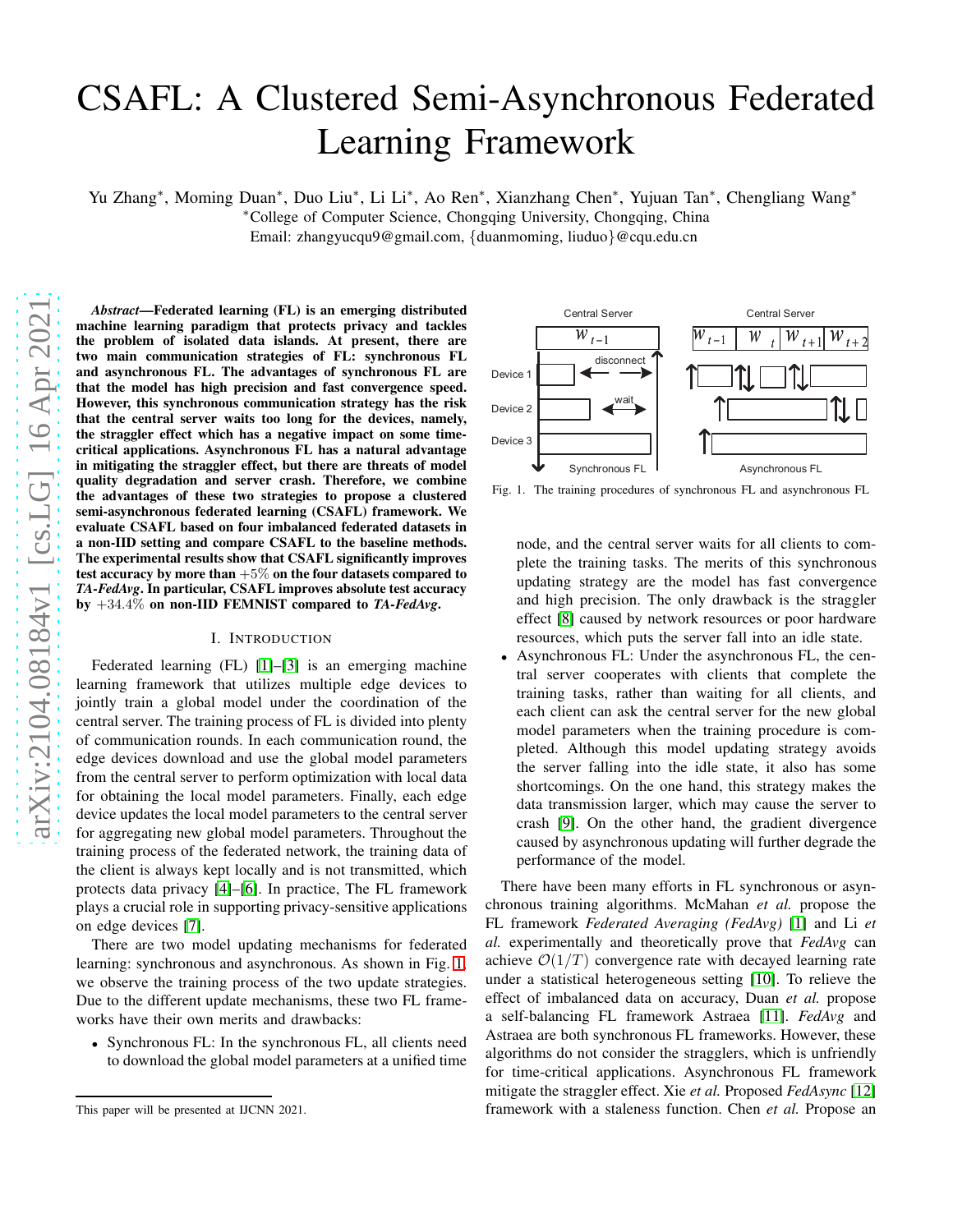asynchronous algorithm to tackle the challenges associated with heterogeneous edge devices, such as computational load stragglers [\[13\]](#page-9-9). However, these frameworks ignore the situation that the server may crash due to the continuous processing of requests from the clients [\[9\]](#page-9-5).

In this paper, we propose a novel clustered sem asynchronous federated learning (CSAFL) framework, which mitigates the straggler effect and controls model staleness in the asynchronous update for accuracy improvement. CSAF leverages a spectral clustering algorithm [\[14\]](#page-9-10), which group clients according to the affinity matrix constructed by the delay and direction of clients' model update. In each communication round with fixed time budget, the selected clients do synchronous or asynchronous update independently, and contribute the update parameters to the group model them belong to. The main contributions of this paper are summarized as follows:

- We propose a novel clustered semi-asynchronous federated learning (CSAFL) framework. As far as I know, this is the first framework that combines synchronous and asynchronous update mechanisms.
- We design two strategies to alleviate the model staleness problem caused by asynchronous updating. The first is to leverage a spectral clustering algorithm to divide clients with different learning objectives into multiple groups. The second is by limiting the model delay.
- We evaluate CSAFL on four federated datasets, and show its effectiveness in mitigating the straggler effect compared to *T-Fedavg*, and show the accuracy improvement of the model is more than  $+5\%$  on the four datasets compares to *TA-FedAvg*. Specially, the maximum accuracy improvement is  $+34.4\%$  on FFEMNIST dataset compared to *TA-FedAvg*.

The rest of this paper is organized as follows. Section [II](#page-1-0) outlines the background of synchronous FL and asynchronous FL. Section [III](#page-2-0) shows the motivation of the CSAFL framework. Section [IV](#page-3-0) details the design of the CSAFL framework. Evaluation results are presented and analyzed in Section [V.](#page-6-0) Section [VI](#page-8-1) concludes the paper.

#### II. BACKGROUND AND RELATED WORK

## <span id="page-1-0"></span>*A. Federated Learning*

In this section, we first present the vanilla synchronous FL framework *FedAvg*. Then we briefly introduce the asynchronous FL framework based on Fedavg.

McMahan *et al.* first propose the concept of federated learning, and later propose a widely used federated learning framework *FedAvg* [\[1\]](#page-8-0), which involves solving a machine learning problem by loosely combining multiple devices under the coordination of a central server. Unlike the traditional distributed machine learning method, the computing nodes in the FL framework keep the training data locally and do not exchange or transfer the training data in the federated network. Instead, only the local updates of each computing node are transmitted, which reduces privacy risks. Nevertheless, the

<span id="page-1-2"></span>

| ьd         |     | <b>Algorithm 1</b> Federated Averaging                                                           |
|------------|-----|--------------------------------------------------------------------------------------------------|
| s,         |     | 1: <b>procedure FL SERVER TRAINING</b>                                                           |
| a-         | 2:  | Initialize global model $w_0$ .                                                                  |
| ıg         | 3:  | for each communication round $t = 1, 2, , T$ do                                                  |
|            | 4:  | $S_t \leftarrow$ Randomly select K clients from N clients.                                       |
| i-         | 5:  | Server broadcasts $w_t$ to the selected clients.                                                 |
| ٠h         | 6:  | for each client $c_i \in S_t$ parallelly do                                                      |
| in         | 7:  | $w_{t+1}^i \leftarrow \text{ClientUpdate}(i, w_t).$                                              |
| L          | 8:  | $\mathbf{w}_{t+1} \leftarrow \mathbf{w}_t + \sum_{c_i \in S_t} \frac{n_i}{n} \mathbf{w}_{t+1}^i$ |
| эs         |     |                                                                                                  |
| ıe         |     | 9: function CLIENTUPDATE $(i, w)$                                                                |
| 1-         | 10: | $\hat{w} \leftarrow w$                                                                           |
| ts         | 11: | for each local epoch $e = 1, 2, , E$ do                                                          |
| ıd         | 12: | <b>for</b> each local batch $b \in \mathcal{B}$ <b>do</b>                                        |
| $e-$<br>e. | 13: | $\mathbf{w} \leftarrow \mathbf{w} - \eta \nabla L(\mathbf{b}; \mathbf{w})$                       |
|            | 14: | return $\boldsymbol{w}$                                                                          |

central server has no control over computing nodes. For example, computing nodes can join or drop out of the federated network at any time. In particular, the optimization goal of general FL is:

<span id="page-1-1"></span>
$$
\min_{\mathbf{w}} f(\mathbf{w}) \triangleq \sum_{k=1}^{N} p_k F_k(\mathbf{w}), \tag{1}
$$

which means solving model updates  $w$  when the value of  $f(\mathbf{w})$  is the smallest. In [\(1\)](#page-1-1), N is the number of clients participating in training,  $p_k$  refers to the participation weight of the k-th device, and  $p_k \ge 0$ ,  $\sum_k p_k = 1$ ,  $F_k(\boldsymbol{w})$  is the local objective optimization function of the  $k$ -th device, we define  $F_k(\boldsymbol{w})$  as:

$$
F_k(\boldsymbol{w}) \triangleq \frac{1}{n_k} \sum_{(x_i, y_i) \sim p_{data}^k} l(x_i, y_i, \boldsymbol{w}), \qquad (2)
$$

where  $n_k$  is the training data size of the k-th client,  $(x_i, y_i)$  is the sample of the  $k$ -th client and obeys the data distribution  $p_{data}$ .  $l(x_i, y_i, \boldsymbol{w})$  is the prediction loss function on  $(x_i, y_i)$ .

Specifically, the synchronous FL based on *FedAvg* mainly includes a central server maintaining the global model and multiple participants, which communicate through network connections with the server. In each communication round  $t$ , the server first selects a part of the client  $K$  from all clients  $N$  to participate in the training tasks and then broadcasts the global model  $w_t$  through the network into the selected clients. The client  $c_i$  updates the  $w_{t+1}^i$  locally based on  $w_t$ . When the client completes the local training procedure, it transmits  $w_{t+1}^i$  to the server through the network. The server waits for all clients to complete the training task. Finally, the server aggregates the new global model  $w_{t+1}$  by averaging the local solutions of the clients. For an FL task, to achieve the target accuracy, it usually needs hundreds of communication rounds.

The pseudo-code of  $FedAvg$  is shown in Algorithm [1,](#page-1-2) where  $S_t$  is a random subset of K clients randomly selected in each communication round. Minibatch  $\beta$  is the batch number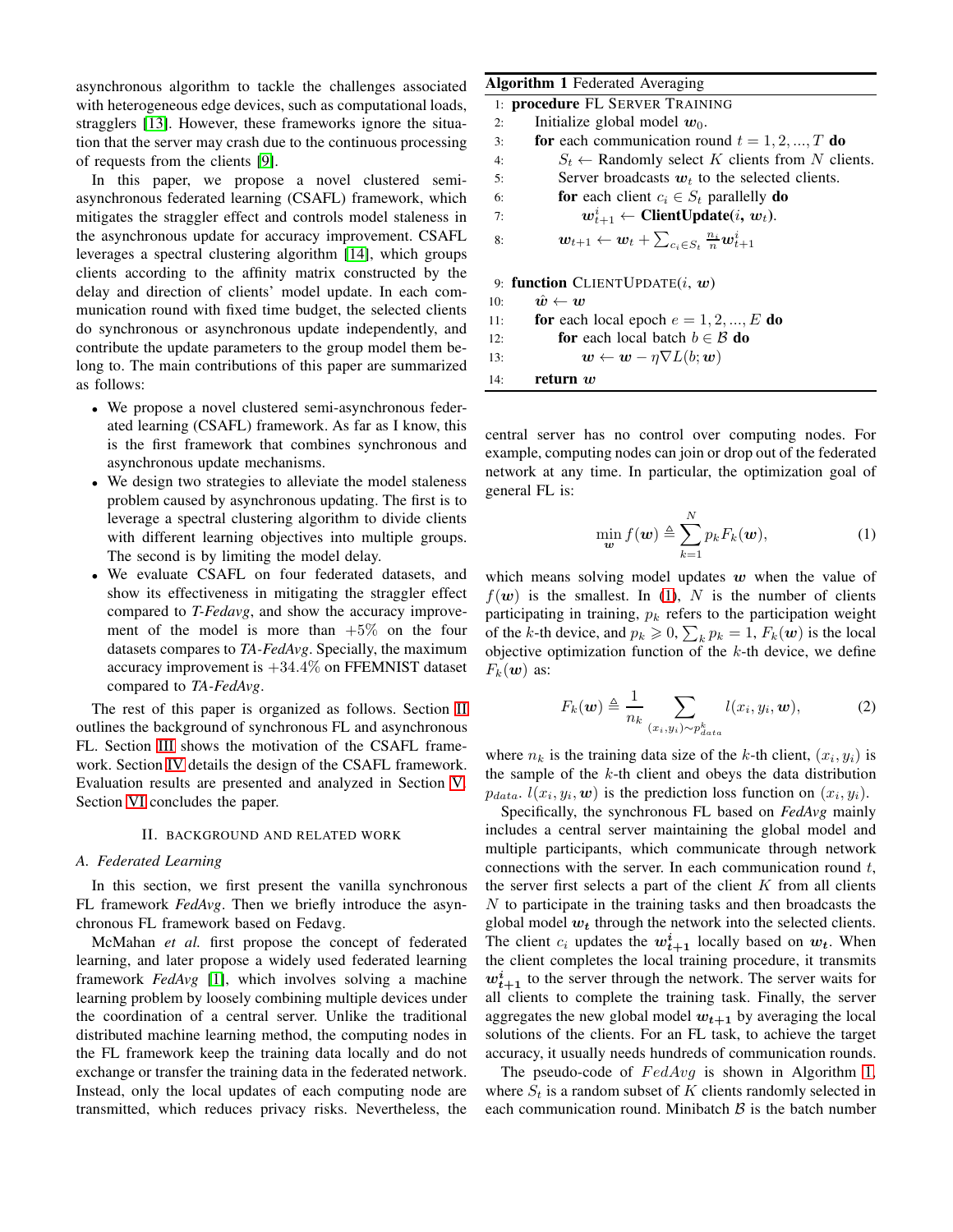of training data, and b refers to the subset of training data separated by  $\beta$ . Local epoch  $E$  is the number of local training.  $n_i$  is the data size of client  $c_i$  and  $n = \sum_{c_i \in S_t} n_i$  is the total data size of selected clients.  $\eta$  is the learning rate of the local solver.

As shown in Algorithm [1,](#page-1-2) we note that the server needs to wait for all clients to complete the synchronous FL system's training tasks, which is negative for some time-critical applications. Therefore, the asynchronous FL framework is proposed. We briefly introduce the asynchronous FL framework based on *FedAvg*, where each client updates the local model to the global model independently. Whenever the server receives the local update from the client, it will refresh the global model. Therefore, the server does not need to wait for stragglers for aggregation.

## *B. Related Work*

Federated Learning (FL), first proposed by Google, is a new approach to fitting machine learning into the edge. Existing FL frameworks can be classified into synchronous FL and asynchronous FL according to model updating. Most of the studies on synchronous FL do not consider the issues of stragglers due to the device heterogeneity and the instability of network conditions [\[1\]](#page-8-0) [\[15\]](#page-9-11) [\[16\]](#page-9-12). To eliminate the straggler effect on the statistical heterogeneity, Li *et al.* [\[17\]](#page-9-13) propose a near term, experimentally prove this term can improve the stability of the framework and provide convergence guarantees in theory. However, the server still needs to wait for the local updates of stragglers before aggregation. In order to address the issue that all clients have to wait for the slowest one, Li *et al.* [\[18\]](#page-9-14) propose a strategy to let the central server only accept the responses of the top threshold k clients, and the rest of the clients are regarded as stragglers. This method simply dropouts the stragglers, ignores the possibility of valuable data on the stragglers. In addition, to mitigate the impact of stragglers, Dhakal *et al.* [\[19\]](#page-9-15) develop a coded computing technique for FL where sever compensates the gradient of the stragglers. However, this compensation is the result of the sever calculates the gradients based on the client's parity data. There is a risk of privacy leakage.

Asynchronous FL has a natural advantage over synchronous FL in solving the straggler effect [\[20\]](#page-9-16) [\[21\]](#page-9-17) [\[22\]](#page-9-18), where the server can aggregate without waiting for stragglers. Chen *et al.* propose a *ASO-Fed* framework [\[13\]](#page-9-9), which updates the global model in an asynchronous manner to tackle stragglers. However, gradient staleness is not considered, which may threaten the convergence of the model. Especially, Xie *et al.* develop a *FedAsync* [\[12\]](#page-9-8) algorithm which combines a function of staleness with asynchronous update protocol. However, the clients will continue to transmit a large amount of data to the server, which may cause the server to crash. In terms of reducing data transmission, Wu *et al.* propose a *SAFA* [\[20\]](#page-9-16) protocol which divides clients into three types, in which asynchronous clients continuously perform local update until the difference between local update version and global model

TABLE I THE STATISTICS OF THE FOUR FEDERATED DATASETS

<span id="page-2-1"></span>

| Task                 | Dataset                | Model       | devices | samples |
|----------------------|------------------------|-------------|---------|---------|
| Image Classification | <b>MNIST</b>           |             | 1000    | 69035   |
|                      | <b>FEMNIST</b>         | <b>MCLR</b> | 200     | 18345   |
| Simulation Test      | Synthetic $(0.8, 0.5)$ |             | 100     | 75349   |
| Sentiment Analysis   | Sent140                | <b>LSTM</b> | 772     | 40783   |

<span id="page-2-0"></span>version reaches tolerance. Although *SAFA* considers model staleness, the server needs to wait for the asynchronous clients.

## III. PRELIMINARY CASE STUDIES AND MOTIVATION

In this section, we illustrate our preliminary case studies, which guide the motivation for a new grouping model update strategy in FL.

Asynchronous FL has a natural advantage in solving the straggler effect in FL [\[20\]](#page-9-16), but the model delay caused by asynchronous update may affect the accuracy of the model. To investigate the influence of different updating strategies on the accuracy of the model influence of different model updating strategies, we study the training process of synchronous FL and asynchronous FL. More specifically, we set up this test based on a 62- class Federated Extended MNIST [\[23\]](#page-9-19) (FEM-NIST) dataset using the multinomial logistic regression model. The statistical information of FEMNIST dataset is shown in Table [I.](#page-2-1) In order to show the straggler effect clearly, we set a fixed time budget hyper-parameter for each communication round. So in a communication round, the client may do multiple synchronous or asynchronous updates. Under a fixed time budget, we set up two groups of experiments based on *FedAvg*, which are *T-FedAvg* and *TA-FedAvg*. *TA-FedAvg* is an asynchronous update algorithm based on *FedAvg*. In this FL test, we adopt the same notation as [\[1\]](#page-8-0): the number of all clients K = 200, the size of local minibatch  $\beta = 10$ , the number of local epochs  $E = 10$ , the number of round  $T = 200$ , the learning rate  $\eta = 0.03$ , the number of selected clients per round is 20. We add the time budget of each round H. In this test,  $H = 15000ms$ .

The top-1 test accuracy of the two model update strategies based on FEMNIST dataset is shown in Fig. [2.](#page-2-2) For the *TA-FedAvg* algorithm, a 26.3% reduction in the top-1 test accuracy compared to the *T-FedAvg* algorithm. This test shows that the asynchronous update strategy harms the accuracy of the model. In the case of synchronous model update, all



<span id="page-2-2"></span>Fig. 2. The straggler effect in the synchronous FL framework can be observed in the figure on the left, and the frequency distribution of the clients' idle time is unbalanced; The figure on the right shows the accuracy comparison of asynchronous FL and synchronous FL in the process of model training.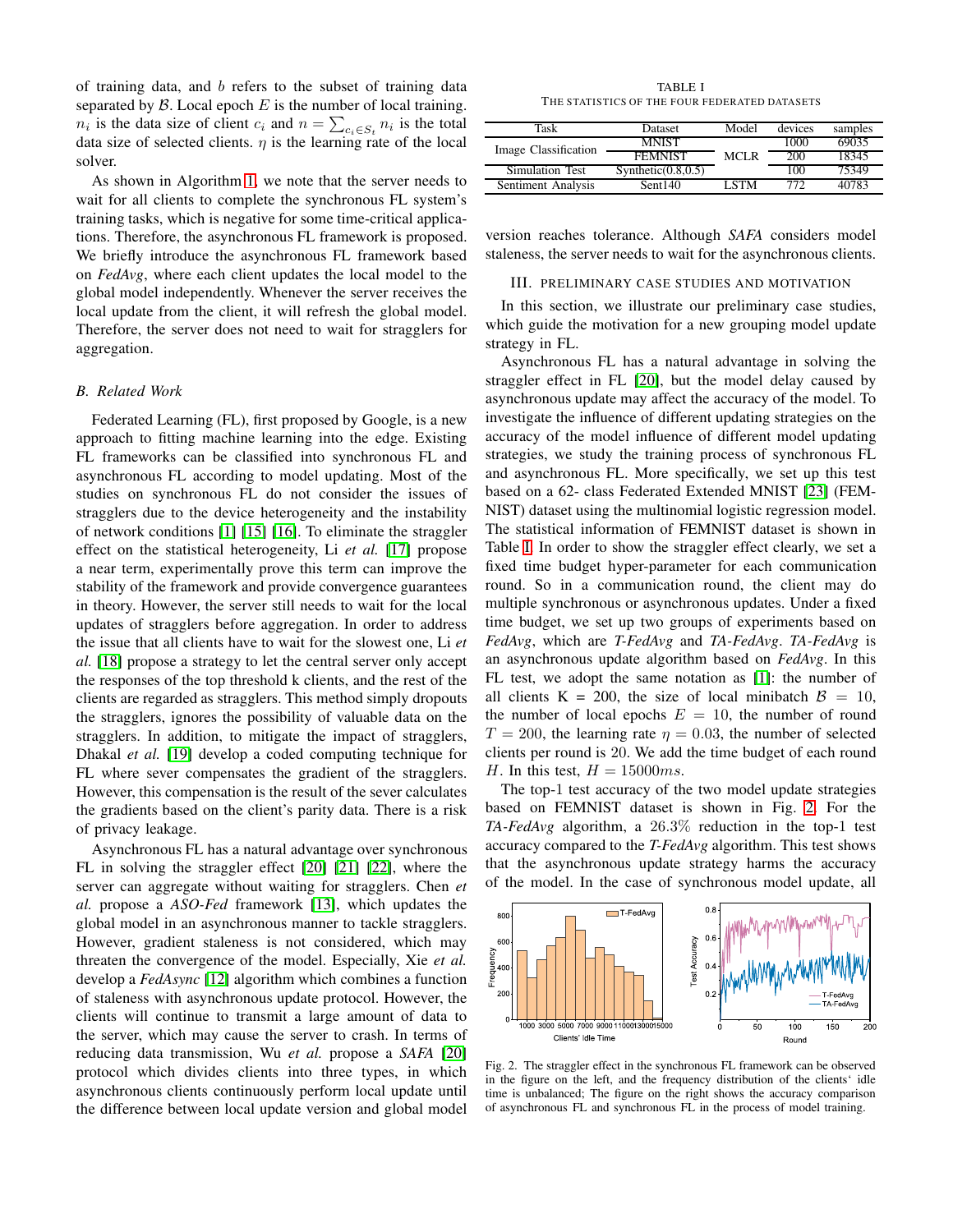clients simultaneously download the global model parameters from the server. There is no client training with old model parameters in the same communication round. Obviously, the model delay of each client is 1. However, in the case of asynchronous model update, When the server receives the local model parameters uploaded by one client, the global model on the server has been updated many times by other clients. Therefore, we realize that the model delay of each client is not steady. Due to the instability of model delay, the accuracy of asynchronous updates has decreased significantly.

As shown in Fig. [2,](#page-2-2) we can observe the clients' idle time distribution, which clearly shows that the server needs to wait too long, and the idle time is unbalanced in synchronization FL. However, in asynchronous FL, the server does not need to wait for all clients to complete the training tasks of each round. That is, when a client finishes uploading local model parameters, the server immediately refresh the global model, so the idle time of each client is 0. We assume that the communication time for the client to download model parameters from the server is negligible.

The preliminary case study shows that there is a straggler effect in the synchronous model update. In addition, the asynchronous model update strategy has the effect of precision degradation caused by model delay. We are also inspired by the Iterative Federated Clustering Algorithm (IFCA) framework proposed by Avishek [\[24\]](#page-9-20), which considers different groups of users have their objectives. Therefore, we propose a novel clustered semi-asynchronous federated learning (CSAFL) framework.

## IV. CSAFL

#### <span id="page-3-0"></span>*A. Framework Overview*

To tackle the straggler effect in synchronous FL and model staleness in asynchronous FL, we propose a novel clustered semi-asynchronous federated learning (CSAFL) framework, which leverages a clustering algorithm based on similarity metrics to group clients. CSAFL combines synchronous FL and asynchronous FL to drive clients to update local model parameters to the same group's group model. As far as we know, this is the first paper to combine synchronous and asynchronous update mechanisms.

Our model architecture is shown in Fig. [3,](#page-3-1) CSAFL includes several groups, which can be deployed to the central server, or some devices in the middle layer, such as the edge server. They maintain the group models. In a group, the group model is the global model and the latest model. In this paper, we assume that all groups are deployed on a central server. CSAFL also contains a number of clients, which can be mobile phones, IoT devices, etc. There is a one-to-one communication between the client and its group. Due to the asynchronous update mechanism, the model maintained on the client is not necessarily the latest.

The training process of CSAFL is shown in Algorithm [2,](#page-4-0) *CSAFL* first initializes the group model  $W_0^G$ . In each communication round, the selected clients update the group model in its group, as shown in Fig. [3.](#page-3-1) For group  $g_x$ , clients



<span id="page-3-1"></span>Fig. 3. The framework of CSAFL. In a group training process, group 1 randomly selects three clients, A, B, C. The up arrow indicates that the client updates the local model to the group model, and the down arrow indicates that the client downloads the parameters of the group model

A, B, C are the selected clients in one communication round. The update process within the group  $g_x$  is divided into the following five steps:

- 1) Group  $q_x$  broadcasts the initial model to clients  $A, B, C$ and passes the version number of the group model, which is represented by  $(W^{g_x}, 0)$
- 2) After the clients  $A, B, C$  receive the latest group model, they independently update the version number of the local model, such as, for client A  $(V_{pre}^{A}, V_{new}^{A})$
- 3) Clients  $A, B, C$  asynchronously update the group model according to its computing capacities and communication conditions. Each process of the asynchronous update will increase the version number of the group model. Before update operation, the difference between  $V_{pre}$  and  $V_{new}$  is calculated. If the difference is more significant than the tolerance  $H$  of gradient staleness, the clients whose time budgets are not exhausted are forced to update synchronously.
- 4) After each synchronization update, all clients download the same group model.
- 5) Repeat step 2 to step 4 until the time budget of the communication round is exhausted.

Similarly, when other clients are selected, the training process within the group is the same. Each group completes its own intra group update without interference. Each group has the same number of communication rounds.

We cover more details of CSAFL in the following four sections.

# *B. Clustering Strategy*

#### Clustering Algorithm

As shown in Algorithm [2,](#page-4-0) we apply spectral clustering in this paper. Spectral clustering is more suitable for our framework, the following reasons: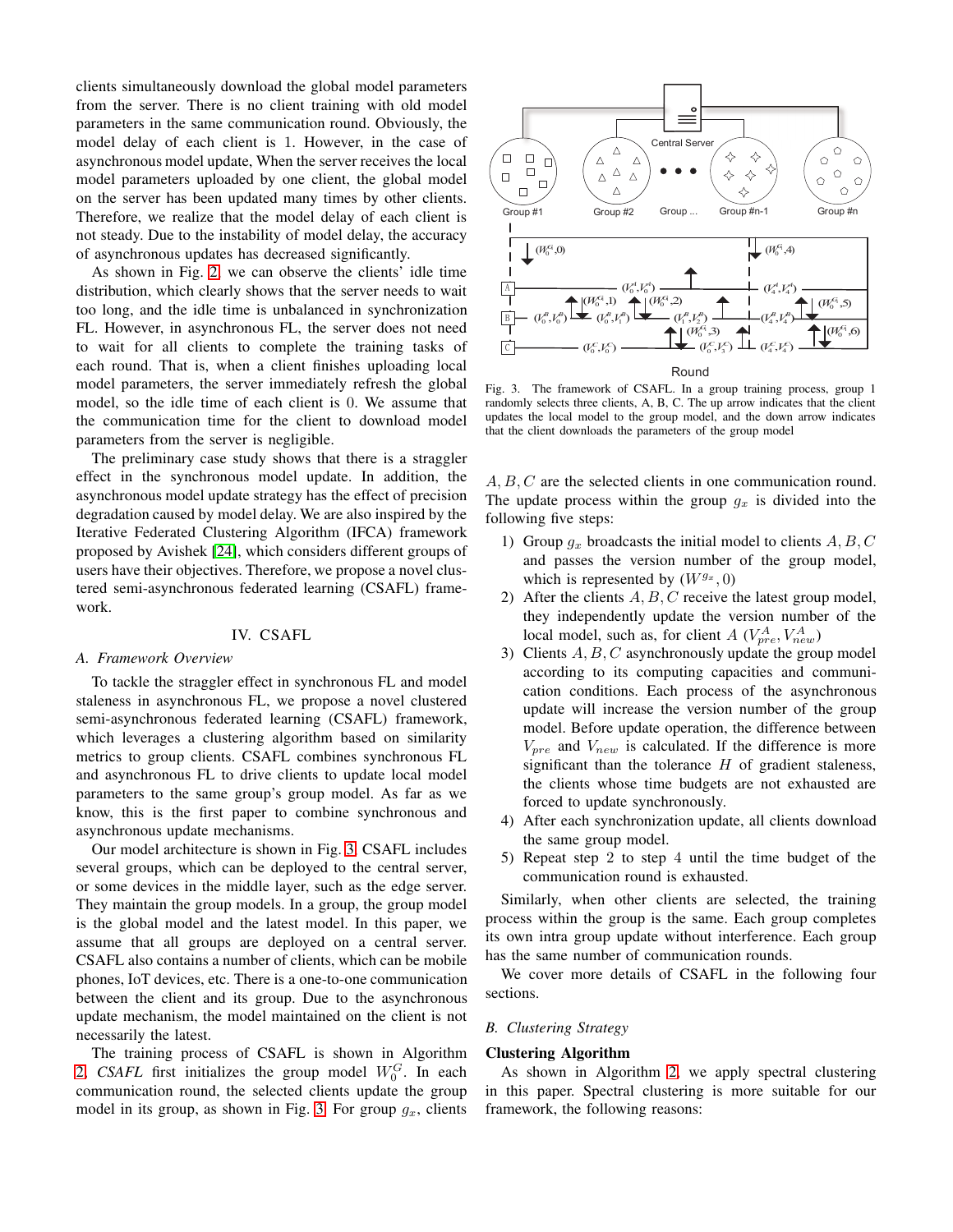- It is more general than the K-Means clustering algorithm [\[25\]](#page-9-21), concretely, it is suitable for both convex sets and non-convex sets.
- It is not very sensitive to stragglers.
- It uses the Laplacian Eigenmaps for high-dimensional data, which reduces the load of calculation.

# Similarity Metrics

The traditional clustering federated learning (CFL) framework is based on the similarity of sub-optimization tasks, which only considers the similarity of gradient direction [\[26\]](#page-9-22) [\[27\]](#page-9-23). But in FL, this is not comprehensive. For example, In the asynchronous FL, we assume that the network conditions are same, and the transmission capacities of the devices are also fixed, and the device  $c_A$  with high computing power and the device  $c_B$  with poor computing power are divided into a group, the  $c_A$  will constantly refresh the global model with its own local updates, and the result of model training is more inclined to the  $c_A$ . In the synchronous FL, this grouping strategy will lead to the model training inefficient. Similarly, the data amount of different devices and different network conditions will make this grouping strategy have a bad impact on the performance of the model. Therefore, the data amount and the computing power of the device, and the network condition between the devices and the server may also be indicators of devices' similarity. The above three indicators are represented by the local model update latency of the client, so we determine the metrics for measuring the clients' similarity: gradient direction and the latency of model update. In the local update of a client, the local update latency can be divided into two parts: computation latency and communication latency, and we define the following three delay models:

*1) Computation Latency:* To quantify the randomness of the client's computing capabilities, we use a shift exponential distribution [\[28\]](#page-9-24):

<span id="page-4-1"></span>
$$
P[t_{cp}^i < t] = \begin{cases} 1 - e^{-\frac{\mu_i}{d_i}(t - x_i d_i)} & t \ge x_i d_i \\ 0 & \text{otherwise} \end{cases} \tag{3}
$$

where  $x_i > 0$  and  $\mu_i > 0$  are parameters related to the computing capabilities of the client  $c_i$ .  $x_i > 0$  and  $\mu_i > 0$ represent the maximum and fluctuation of the client  $c_i$  computation capabilities, respectively.  $d_i$  is the size of the dataset on the client  $c_i$ , and  $t$  is the computation latency of the client  $c_i$ . Because the physical facility's computing capabilities where the group is located is much greater than that of the client, We ignore the delay due to group model aggregation. Based on [\(3\)](#page-4-1), we can get the mathematical expectation of computation latency for client  $c_i$  as follows:

$$
t_{excp}^i = x_i d_i + \frac{d_i}{\mu_i},\tag{4}
$$

*2) Communication Latency:* We consider such a communication scenario, where all the clients participating in the training are within the cell radius of the central server. Those who are out of range can not participate in training. There is path loss in the transmission link. Given an FDMA system <span id="page-4-0"></span>Algorithm 2 clustered semi-asynchronous federated learning

Input: number of all clients R, number of selected clients per round K, set of groups G, learning rate  $\eta$ , local minibatch size B, number of local epochs E, global initial model  $w_0$ , time budget of each communication round  $H$ , number of round  $T$ , delay threshold per round  $L$ .

**Output:** updated group model parameters  $\mathcal{W}_T^G$ .

- 1: procedure FEDSPECASYNC TRAINING
- 2: Initialize group model.
- 3: for all  $g_i \in G$ , initial  $w_0^{g_i}$  to  $w_0$
- 4:  $\qquad \mathcal{W}_0^G \leftarrow \left[\boldsymbol{w}_0^{g_1},...,\boldsymbol{w}_0^{g_n}\right]$  .
- 5: **for** each communication round  $t = 1, 2, ..., T$  do
- 6:  $S_t \leftarrow$  Sever selects random K clients from all clients R.
- 7: for all  $g_i \in G$ , initial  $v_{g_i}$  to 0,  $S_t^{g_i} \leftarrow \{c_j \mid$  $c_j \in g_i$ .clients,  $\forall c_j \in S_t$ .
- 8: **for** each group  $g_i$  in G parallelly **do**
- 9: for all  $c_j \in S_t^{g_i}$ , initial  $v_{pre}^{c_j}$  to 0,  $v_{new}^{c_j}$  to 0,  $\boldsymbol{w}_{last}^{c_j}$  to  $\boldsymbol{w}_{0}^{g_i}$

10: **for each client** 
$$
c_j
$$
 in  $S_t^{g_i}$  parallelly **do**

11: **while** 
$$
H
$$
 is not exhausted do

12:  $\Delta v \leftarrow v_{new}^{c_j} - c_j^{prev}.$ 

13: if 
$$
\Delta v > L
$$
 then

14:  $S_{syn} \leftarrow \{c_j \mid \text{the } H \text{ of } c_j \text{ is not} \}$ 

```
exhausted, \forall c_j \in S_t^{g_i}.
```

| 15: | $SynUpdate(S_{syn})$ |  |
|-----|----------------------|--|
|     |                      |  |

| 16: | else                                                                |
|-----|---------------------------------------------------------------------|
| 17: | $w_{last}^{c_j} \leftarrow$ Model Updates $(c_j, w_{last}^{c_j})$ . |
| 18: | $\boldsymbol{w}_{T}^{g_i} \leftarrow \boldsymbol{w}_{last}^{c_j}.$  |
| 19: | $v_{g_i} \leftarrow v_{g_i} + 1.$                                   |
| 20: | $v_{prev}^{c_j} \leftarrow v_{new}^{c_j}$ .                         |
| 21: | $v_{new}^{c_j} \leftarrow v_{g_i}.$                                 |

22: function MODELUPDATES $(c, w)$ 

```
23: B \leftarrow split dataset of client c into batches of size B.
```
24: **for** each local epoch  $e$  from 1 to  $E$  **do** 

25: **for** each local batch 
$$
b \in \mathcal{B}
$$
 **do**

26: 
$$
\mathbf{w} \leftarrow \mathbf{w} - \eta \nabla L(b; \mathbf{w}).
$$

27: return w.

28: function SYNUPDATES( $S_{syn}$ )  $225$  for each client c in  $S_{\text{S}}$  parallelly do

\n- \n**19.1 10.2 10.3 11.3 10.4 11.4 12.5 13.5 14.5 15.5 16.5 17.5 18.5 19.5 10.5 10.5 11.5 11.5** 
$$
v_{gi} \leftarrow v_{gi} + 1
$$
 **11.5**  $v_{gi} \leftarrow v_{gi} + 1$  **12.5**  $v_{last}^{\mathcal{G}_i} \leftarrow \sum_{c_z \in S_{syn}} \frac{n_i}{n} w_{last}^{c_z}$  **13.5 14.5 15.5 16.5 17.5 18.5 19.5 10.5 10.5 11.5 11.5 12.5 13.5 14.5 15.5 16.5 17.5 18.5 19.5 19.5 10.5 10.5 11.5 12.5 13.5 14.5 15.5 16.5 17.5 17.5 18.5 19.5 19.5 19.5 19.5 19.5 19.5 19.5 19.5 19.5 19.5 19.5 19.5 19.5 19.5 19.5 1**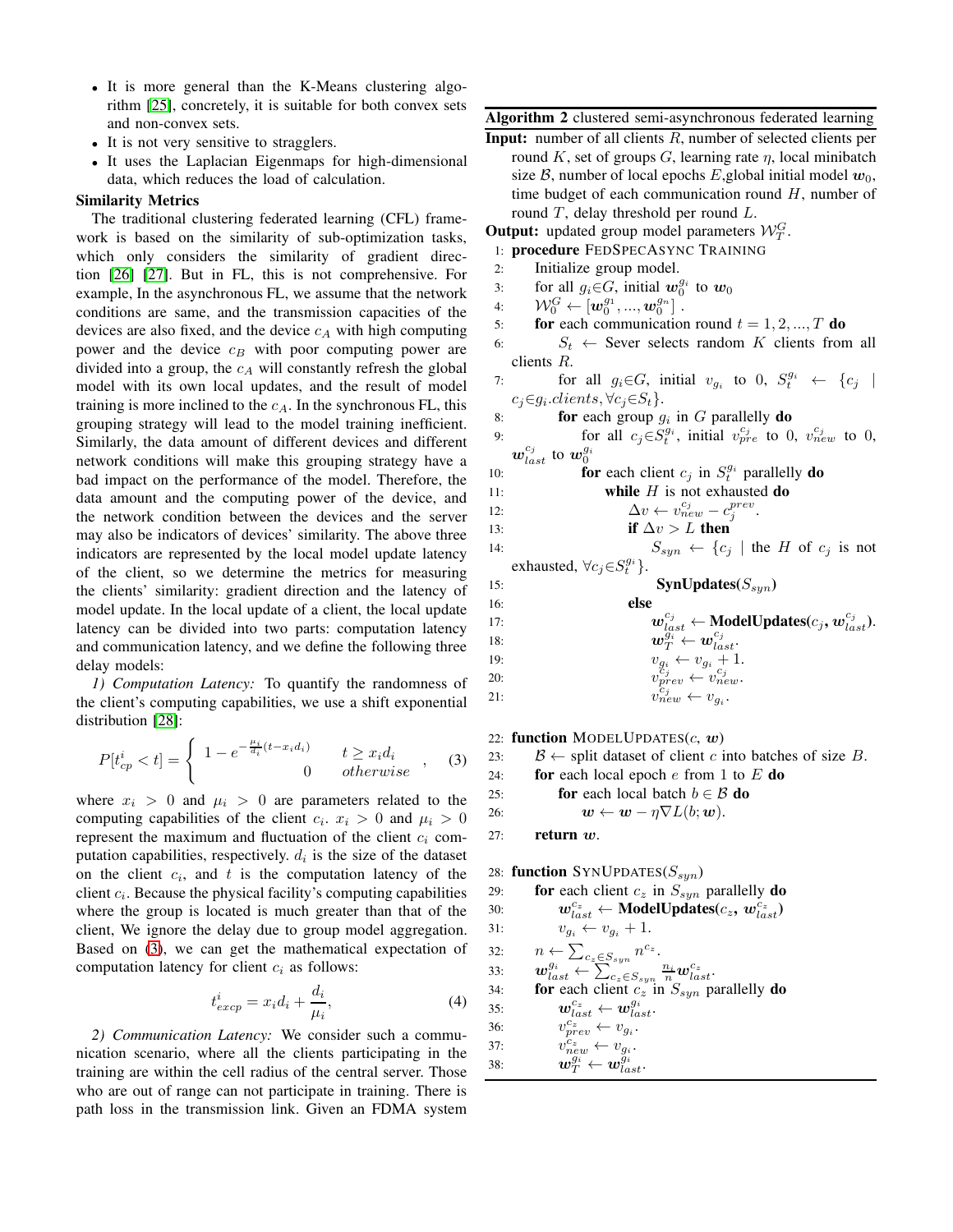# Algorithm 3 Grouping Clients

**Input:** number of all clients K, learning rate  $\eta$ , local minibatch size B, number of local epochs E,global initial model  $w_0$ , number of group n pre-training hyperparameter  $\alpha$ , weight of time  $\beta$ .

# **Output:** set of groups  $G$

1: procedure GROUPING CLIENTS

- 2:  $M \leftarrow$  Calculate  $M \setminus \ref$  CALCULATE M
- 3:  $[g_1$ .clients, ...,  $g_n$ .clients]  $\leftarrow$  **SpectralClustering**(M)
- 4:  $G \leftarrow [g_1, ..., g_n]$
- 5: return G

with a total bandwidth of  $W$ , for client  $c_i$ , its signal-to-noise ratio  $(SNR)$  is defined as follows [\[29\]](#page-9-25):

<span id="page-5-0"></span>
$$
SNR_i = \frac{P_i P_L^i}{N_0 W},\tag{5}
$$

where  $P_i$  is the transmission power (unit:  $dbm$ ) from client  $c_i$  to its group  $g_x$ ,  $N_0$  is the thermal noise variance (unit:  $dbm/hz$ ,  $P<sub>L</sub><sup>i</sup>$  is the path loss (unit: db) between client  $c<sub>i</sub>$  and group  $g_x$ , we define  $P^i_L$  as follows:

<span id="page-5-1"></span>
$$
P_L^i = 100.7 + 23.5 \lg R,\tag{6}
$$

Where  $R$  is the distance (unit:  $km$ ) between client  $c_i$  and group  $q_x$ .

Based on [\(5\)](#page-5-0) and [\(6\)](#page-5-1), we define the transmission speed from client  $c_i$  to group  $g_x$  as follows:

<span id="page-5-2"></span>
$$
C_i = \gamma_i \mathcal{W} \log 2(1 + SNR_i),\tag{7}
$$

where  $\gamma_i \mathcal{W}$  represents the bandwidth allocated to client  $c_i$ . Based on [\(7\)](#page-5-2), we define the communication latency of local update of client  $c_i$  as:

$$
t_{cm}^i = \frac{S_{model}}{C_i},\tag{8}
$$

where  $S_{model}$  is the size of the model update. Because the transmission power of the physical facility where the group  $g_x$  is located is relatively large, we ignore the communication latency from the group  $g_x$  to the client  $c_i$ .

*3) Model Update Latency:* We only cluster the classified clients once, so we take the mathematical expectation of each device's computation latency. Therefore, in the process of a model update, the model update latency of the client  $c_i$  is defined by the following formula:

$$
t^i = t_{cm}^i + t_{excp}^i,\t\t(9)
$$

Inspired by these CFL papers [\[26\]](#page-9-22) [\[27\]](#page-9-23), we calculate the cosine similarity of the gradient update between clients to obtain their similarity. We define the cosine similarity between client  $c_i$  and client  $c_j$ :

<span id="page-5-4"></span>
$$
Cosine \langle i, j \rangle = \frac{\Delta \mathbf{w}^i \cdot \Delta \mathbf{w}^j}{\|\Delta \mathbf{w}^i\| \|\Delta \mathbf{w}^j\|},\tag{10}
$$

where  $\Delta w^i$  is the vector of gradient update of client  $c_i$ , similarly,  $\Delta w^j$  is the vector of gradient update of client  $c_j$ .

## <span id="page-5-3"></span>Algorithm 4 Similarity Matrix Calculation

Input: (same as Algorithm 3)

- **Output:** similarity matrix  $\mathcal M$
- 1: procedure CALCULATE M
- 2:  $S_r \leftarrow$  set of all clients R
- 3: NormalizeTime( $S_r$ )
- 4: **for** each client  $c_j$  in  $S_r$  parallelly **do**
- 5:  $\Delta w_0^{c_j} \leftarrow \textbf{PreTrainClient}(c_j, w_0)$

6: **for** each client  $c_j$  in  $S_r$  parallelly **do** 

7: 
$$
\mathcal{L} \leftarrow \textbf{Similarity}(c_j, S_r, \beta)
$$

- 8:  $\mathcal{M} \leftarrow \mathcal{M} + [[\mathcal{L}]]$
- 9: return M

10: function SIMILARITY $(c, S, \beta)$ 

- 11:  $\mathcal{L} \leftarrow [\beta t^c].$
- 12: **for** each client  $c_j$  in S parallelly **do**

13: 
$$
cosine \leftarrow \text{CosineSimilarity}(\Delta w_0^c, \Delta w_0^{c_j})
$$

14:  $\mathcal{L} \leftarrow \mathcal{L} + [cosine]$ 

15: return  $\mathcal{L}$ 

16: function PRETRAINCLIENT $(c, w)$ 

17:  $\hat{\boldsymbol{w}} \leftarrow \boldsymbol{w}$ 18:  $B \leftarrow$  split dataset of client c into batches of size B. 19: **for** each local epoch  $e$  from 1 to  $E$  **do** 20: **for** each local batch  $b \in \mathcal{B}$  **do** 21:  $\mathbf{w} \leftarrow \mathbf{w} - \eta \nabla L(b; \mathbf{w}).$ 22:  $\Delta w \leftarrow w - \hat{w}$ 23: return Flatten( $\Delta w$ )

24: function NORMALIZETIME $(S)$ 

| 25: | $\textit{avg} \gets \sum_{c_j \in S} \frac{t^{c_j}_{cm} + t^{c_j}_{excp}}{  S  }$                                                                                                                                                                               |
|-----|-----------------------------------------------------------------------------------------------------------------------------------------------------------------------------------------------------------------------------------------------------------------|
| 26: |                                                                                                                                                                                                                                                                 |
| 27: |                                                                                                                                                                                                                                                                 |
| 28: | $var \leftarrow \sum_{c_j \in S} \frac{(t_{cm}^{e_j  S  }c_j}{  S  } \textbf{for each client } c_j \textbf{ in } S \textbf{ parallelly } \textbf{do}$<br>$t^{c_j} \leftarrow \frac{t_{cm}^{cm} + t_{cyc}^{eyc} - avg}{t_{cj}^{cm} + t_{cj}^{eyc} - avg}$<br>var |

# Building Affinity Matrix

Before we build the affinity matrix, we should build the similarity matrix. In order not to make the latency with a small value lose its effect, we need to normalize these latencies. As shown in Algorithm [4,](#page-5-3) we first calculate the variance and mean value of the model update latency of the clients to be classified, expressed by  $var$  and  $avg$  respectively, and then normalize the model update latency of the clients (line 3, Line24 to line28):

$$
t_n^i = \frac{t^i - avg}{var}.\tag{11}
$$

Finally, given a hyper-parameter weight  $\beta$ ,  $\beta t_n^i$  which represents the trade off between model update latency and gradient update on the same client  $c_i$ .

We first leverage the [\(10\)](#page-5-4) to calculate the cosine similarities between the client  $c_i$  and the clients to be classified. We use a vector  $I (I \subset \mathbb{R}^{1 \times v})$  to represent the cosine similarities of the client  $c_i$ .  $v$  is the number of clients to be classified.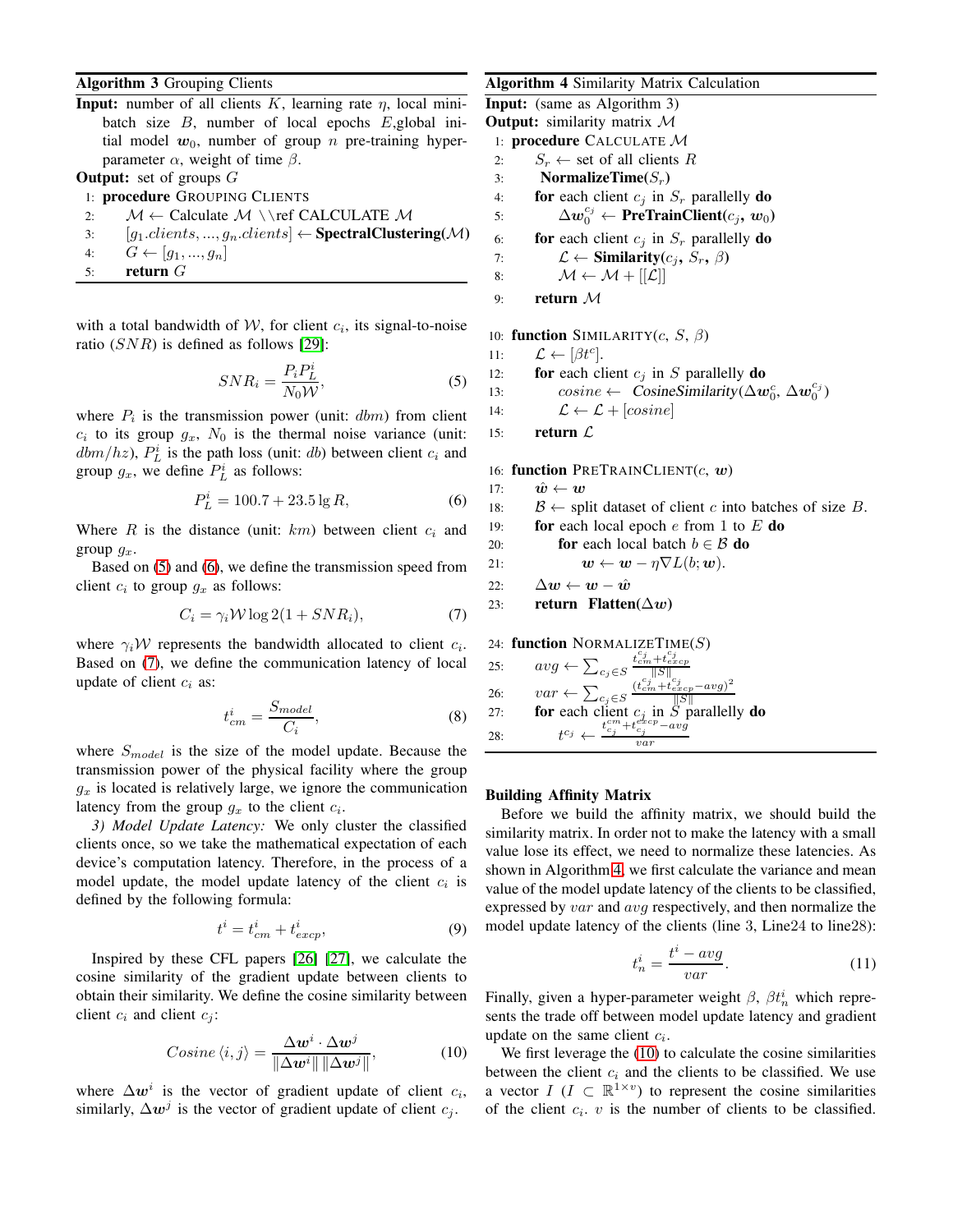Then we connect  $t_n^i$  and vector *cosine* as vector  $L$  ( $L \subset$  $\mathbb{R}^{1 \times (v+1)}$ ). Finally, the vector L is used as the client's data  $c_i$  for classification. Similarly, the similarity matrix  $M$  ( $M \subset$  $\mathbb{R}^{v \times (v+1)}$ ) is constructed by calculating the vector L of all clients to be classified. At last, Gaussian similarity is used to construct an affinity matrix between clients based on the row vector of the similarity matrix  $M$ . The formula is as follows:

$$
Gaussian \langle i, j \rangle = e^{-\frac{\left\| L^{i} - L^{j} \right\|}{2\sigma^{2}}}, \tag{12}
$$

In this paper, we use the average aggregation strategy of *FedAvg*.

To verify our CSAFL framework is reasonable, we will evaluate it based on several real federated datasets in the next section.

## V. EVALUATION

<span id="page-6-0"></span>In this section, we introduce the experimental results of the CSAFL framework. We evaluate our experiments based on four open federated datasets. We show the details of our experiments in Section [V-A.](#page-6-1) Then, in Section [V-B,](#page-6-2) we present the performance improvement of our method compared to the baselines. In order to further verify the effectiveness of our grouping strategy and update strategy, specifically, we design comparative experiments, which are introduced in Section [V-C](#page-7-0) and Section [V-D,](#page-7-1) respectively. For comparison, we fix the hyper-parameter time budget  $T$  in all experiments. Specifically, each communication round in the training process of each experiment has the same time budget. Our code is based on TensorFlow [\[30\]](#page-9-26).

#### <span id="page-6-1"></span>*A. Experimental Setup*

The parameter of FL setting we used in this paper is described in [III,](#page-2-0) and except these, we set model delay threshold  $L = 4$ , We evaluated our experiments on four federal datasets, where including two image classification datasets and a synthetic dataset, an emotion analysis dataset. We use a convex multinomial logistic regression (MCLR) model for training the first three datasets, and we use a Long Short-Term Memory (LSTM) model for training the last emotion analysis task. The statistical information of datasets and models is shown in Table [I.](#page-2-1) The details are as follows:

Datasets and Models. Our experiments are based on four non-IID datasets which are class-imbalanced and dataimbalanced, and we leverage the appropriate models to train these datasets, the details follow as:

- MNIST [\[31\]](#page-9-27): a handwritten digits data set, which is divided into 0 to 9 the 10 categories of numbers, each data is a flatted 784 dimensional (28x28) pixel image. According to the power law, we assign data to 1000 clients, and each client has two types of digits. We use the MCLR model, and the input of the model is pixel images, and the output is 10 labels of digitals.
- FEMNIST: a 62 class federated extended MNIST dataset, which is based on EMNIST [\[32\]](#page-9-28) dataset construction, and only sampling  $a$  to  $j$  these 10 types of lowercase

characters. We divide data into 200 clients by the power law, and each client contains five types. We also use the MCLR model, and the input and output of the model are similar to MNIST.

- Synthetic: Shamir *et al.* propose a synthetic federated dataset [\[33\]](#page-9-29). We set  $(a,b)=(0.8, 0.5)$  and divide data into 100 clients. Similarly, for this synthetic data set, we use the MCLR model to test it.
- Sentiment140 (Sent140) [\[34\]](#page-9-30): a data set based on Twitter users' emoticons to express the sentiment, each user as a client, we use a two-layer logistic regression model with 256 hidden units to train emoticons based on 100 Twitter users.

Baseline. We have two baseline methods:

- a synchronous method *FedAvg* with the time budget that we call it *T-FedAvg*.
- The asynchronous method is based on T-fedAvg, which we call it *TA-FedAvg*.

Comparison methods. In order to Significantly illustrate the performance of our method, we designed six comparison experiments. The specific FL settings are similar to our method. We will elaborate in the following sections.

Metrics. We have two metrics:

- 1) Frequency of clients' idle time: We record each client's idle time in the training process of the synchronous round. In order to evaluate the effectiveness of the CSAFL framework in mitigating the straggler effect, we evaluate the frequency of clients who wait for more than 60% of the time budget.
- 2) Accuracy: CSAFL framework is based on the clustered algorithm, and its extended comparative experiments are also divided into groups for testing. The accuracy of each client is calculated based on the group model of the group to which the client belongs, so we use the weighted test accuracy to evaluate each group model for intuitively expressing the overall performance of grouped experiments.

# <span id="page-6-2"></span>*B. Experimental Results*

As shown in Table [II,](#page-8-2) we present the experimental results of our framework with the baseline methods. The results show that our method is superior to the baseline method in MNIST, FEMNIST, Synthetic. Especially, CSAFL improves test accuracy by  $43.7\%$  on synthetic( 0.8, 0.5) with  $L = 15000$ . besides, the accuracy of *TA-FedAvg* is better than that of *T-FedAvg*, which indicates the influence of the straggler effect on synchronous FL. Although the average test accuracy of CSAFL is not better than that of *T-FedAvg*g on Sent140, we can observe from Fig. [4](#page-7-2) that the group curve of CSAFL is superior.

More detail that each communication round's test accuracy is shown in Fig. [4](#page-7-2) and Fig. [6.](#page-8-3) We observe that our method is roughly as fast as synchronous FL and faster than asynchronous FL in the convergence speed of the model on FEM-NIST. That is, our CSAFL framework can converge infinite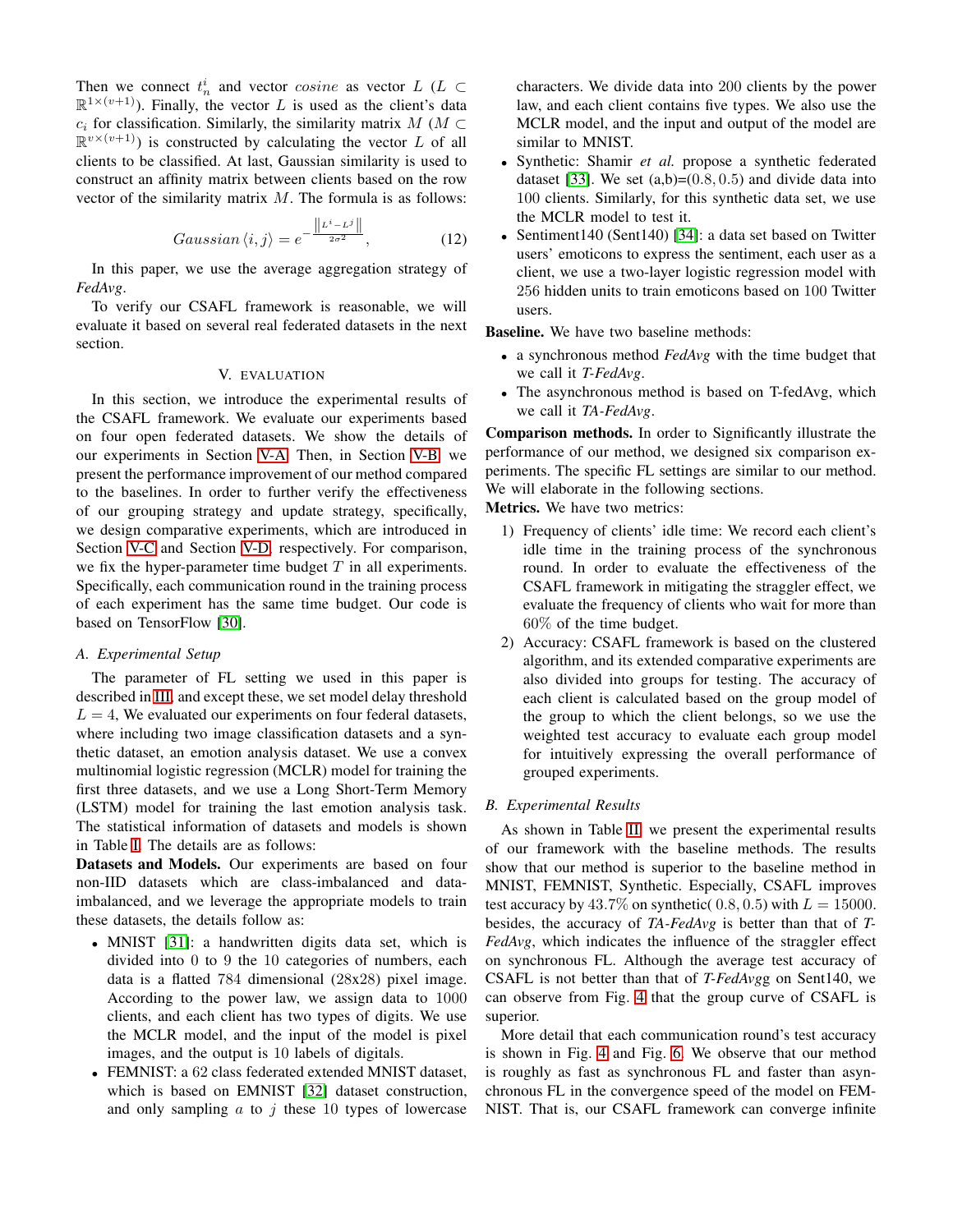

<span id="page-7-3"></span><span id="page-7-2"></span>

communication rounds. On the other hand, the convergence rate of CSAFL is about the same as that of the *T-FedAvg* and *TA-FedAvg* on MNIST, which may be that different model update strategies will not cause significant divergence of gradients on MNIST.

## <span id="page-7-0"></span>*C. Effects of The Grouping Strategy*

To demonstrate the effectiveness of the grouping strategy, we set up two groups of comparative experiments, as follows:

• Under the same update strategy, we use the random grouping method R-FedAvg based on T-FedAvg to compare with CSAFL. As shown in Table [II,](#page-8-2) the test accuracy of CSAFL is higher than that of the R-FedAvg at least

7.9% on MNIST, FEMNIST, Synthetic. As for Sent140, We can observe that in Fig. [4,](#page-7-2) the curve of CSAFL is higher than R-FedAvg in overall accuracy. In short, our grouping strategy is effective.

• Similarly, based on the same update strategy, we design a *NoG-FedAvg* without grouping. Compared with CSAFL, the results show that the curve fluctuation of CSAFL is smaller than that of *NoG-FedAvg* in Fig. [4](#page-7-2) and Fig. [6.](#page-8-3)

## <span id="page-7-1"></span>*D. Effects of The Update Strategy*

In order to verify the effectiveness of the update strategy, we designed two groups of comparative experiments: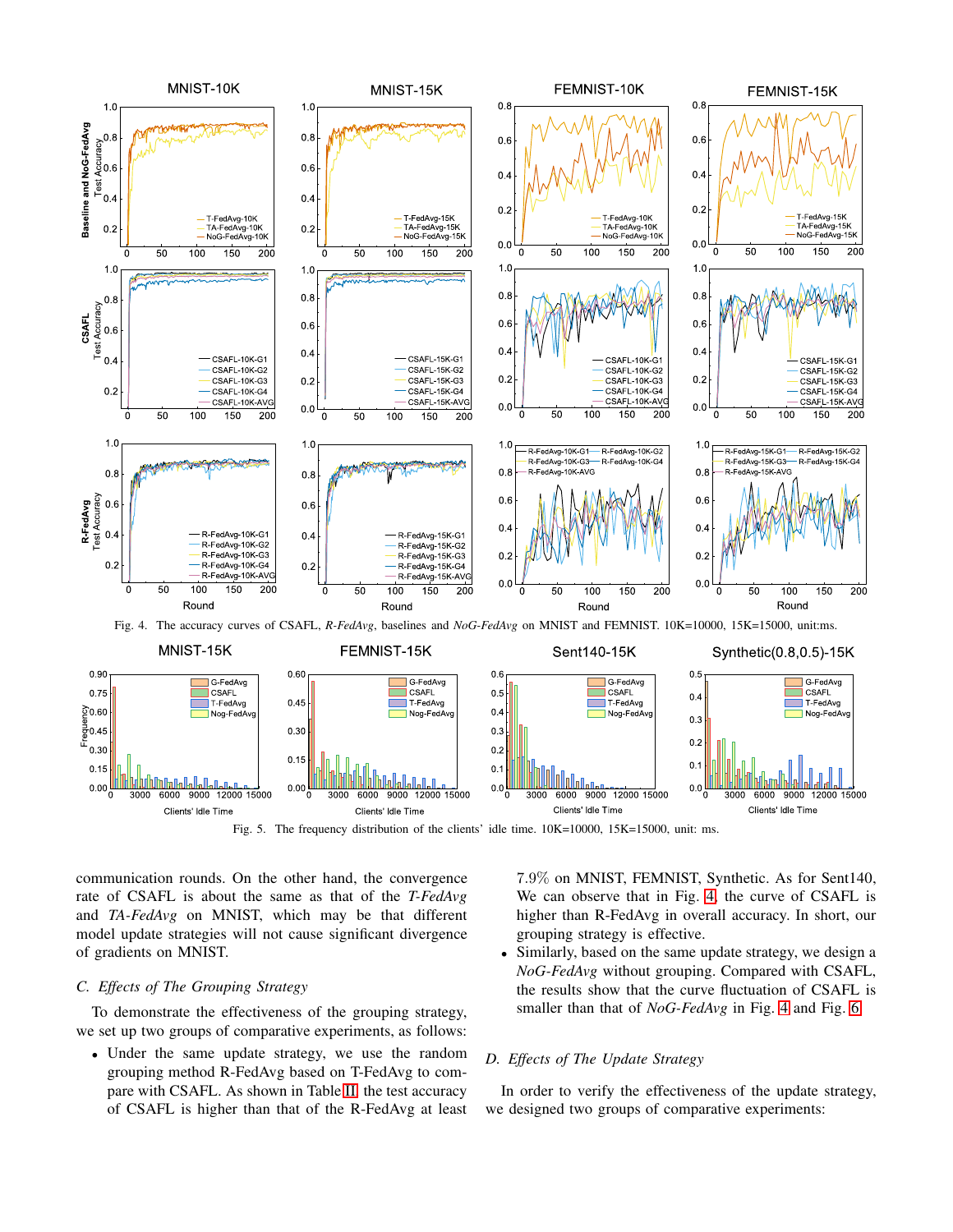<span id="page-8-2"></span>TABLE II CSAFL AND ITS COMPARISON ALGORITHMS ARE EVALUATED ON FOUR FEDERATED DATASETS, AND THIS TABLE SHOWS THE ACCURACY OF THE MODEL WITH THESE ALGORITHMS



<span id="page-8-3"></span>Fig. 6. The accuracy curves of *G-FedAvg*, *GA-FedAvg* on MNIST and FEMNIST. 10K=10000, 15K=15000, unit: ms.

- For different update strategies in the case of grouping, we design the synchronous FL and asynchronous FL based on FedAvg, which are named *G-FedAvg* and *GA-FedAvg*, respectively. As shown in Table [II,](#page-8-2) we can observe that our method's experimental results are better than other update strategies.
- Without grouping, we use *GA-FedAvg* and *T-FedAvg* to compare with *TA-FedAvg*, and the results show the effectiveness of our strategy

#### *E. effects of the update strategy*

In order to verify that CSAFL can mitigate the straggler effect, as shown in Fig. [5,](#page-7-3) in the time budget  $L = 15000ms$ , we can observe the frequency distribution of clients' idle time. The results show that CSAFL can significantly mitigate the straggler effect. Especially on the MNIST, FEMNIST, Sent140, these frequencies of the clients' idle time is close to zero after 6000ms. On the Synthetic, we can observe that the frequencies of T-FedAvg's clients' idle time are greater than  $0.07$  after  $9000ms$ , which also shows that the conclusion in Section D is correct. That is, the straggler effect affects the accuracy of the synchronization updates.

#### VI. CONCLUSION

<span id="page-8-1"></span>In this work, we propose a new clustered semi-asynchronous federated learning framework (CSAFL), which can effectively mitigate the straggler effect and improve the accuracy of the asynchronous FL. Based on four datasets, our evaluation experiments show that the CSAFL framework is better than asynchronous FL on accuracy, convergence speed, and CSAFL is an effective solution to the straggler effect in synchronous FL. We further prove the effectiveness of the grouping strategy and update mechanism.

In the future, we will explore the following directions:

- 1) The advantages of our framework in privacy protection.
- 2) We will further expand the trade-off of time and direction; personalized learning beta is based on various data sets.
- 3) We will explore a better strategy to aggregate global models.

#### **REFERENCES**

<span id="page-8-0"></span>[1] B. McMahan, E. Moore, D. Ramage, S. Hampson, and B. A. y Arcas, "Communication-efficient learning of deep networks from decentralized data," in *Proceedings of the 20th International Conference on Artificial Intelligence and Statistics (AISTATS)*, 2017, pp. 1273–1282.